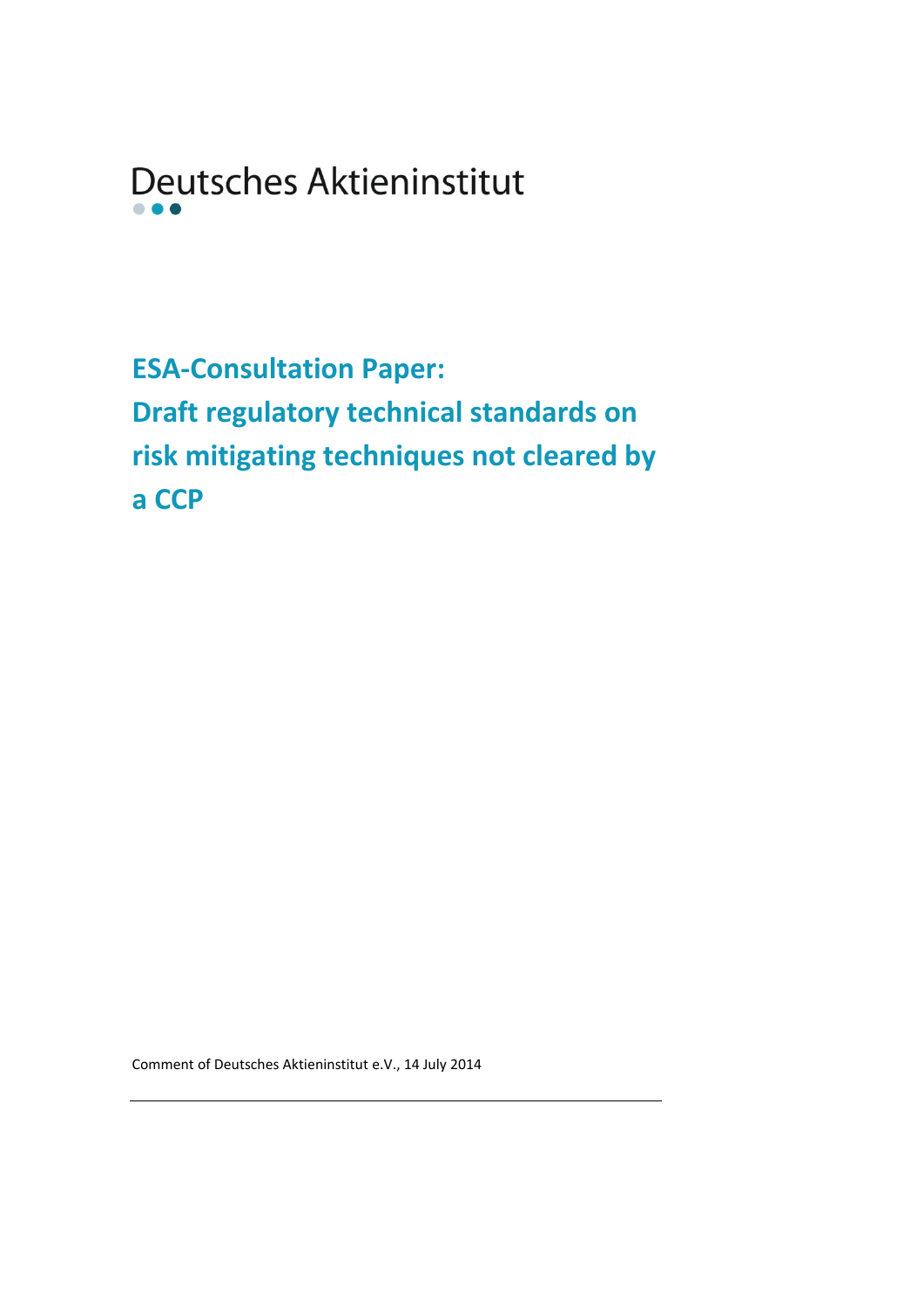# Introduction

Deutsches Aktieninstitut<sup>1</sup> welcomes the opportunity to comment on the ESA's consultation paper on "Draft regulatory technical standards on risk mitigating techniques not cleared by a CCP under Article 11(15) of Regulation (EU) No 648/2012". Our answers to the questionnaire represent the view of non-financial companies (NFCs) using derivatives almost exclusively to mitigate risks related to their commercial or treasury financing activities ("hedging").

Our comment focuses in particular on the following aspects of the consultation paper:

- The interpretation that non-EU counterparties should exchange collateral in their transactions with EU counterparties required to clear is not in line with EMIR and the BCBS / IOSCO's position on bilateral collateralization;
- The standards proposed by the ESAs should better reflect current collateralization practices, e.g. regarding the timing for the margin calls;
- Bank guarantees should be acknowledged as eligible collateral;
- The prerequisites for the exemption of intra-group transactions should not be too strict. Otherwise, the exemption would be rendered useless which would also contradict the political decision of the level-1-text;
- As in other jurisdictions, e.g. the U.S., the re-use of initial margins should be allowed. Otherwise, competitive disadvantages would result for European companies.



**-**

Deutsches Aktieninstitut represents the entire German economy interested in the capital markets. Its about 200 members are listed corporations, banks, stock exchanges, investors and other important market participants. Deutsches Aktieninstitut keeps offices in Frankfurt am Main, Brussels and Berlin.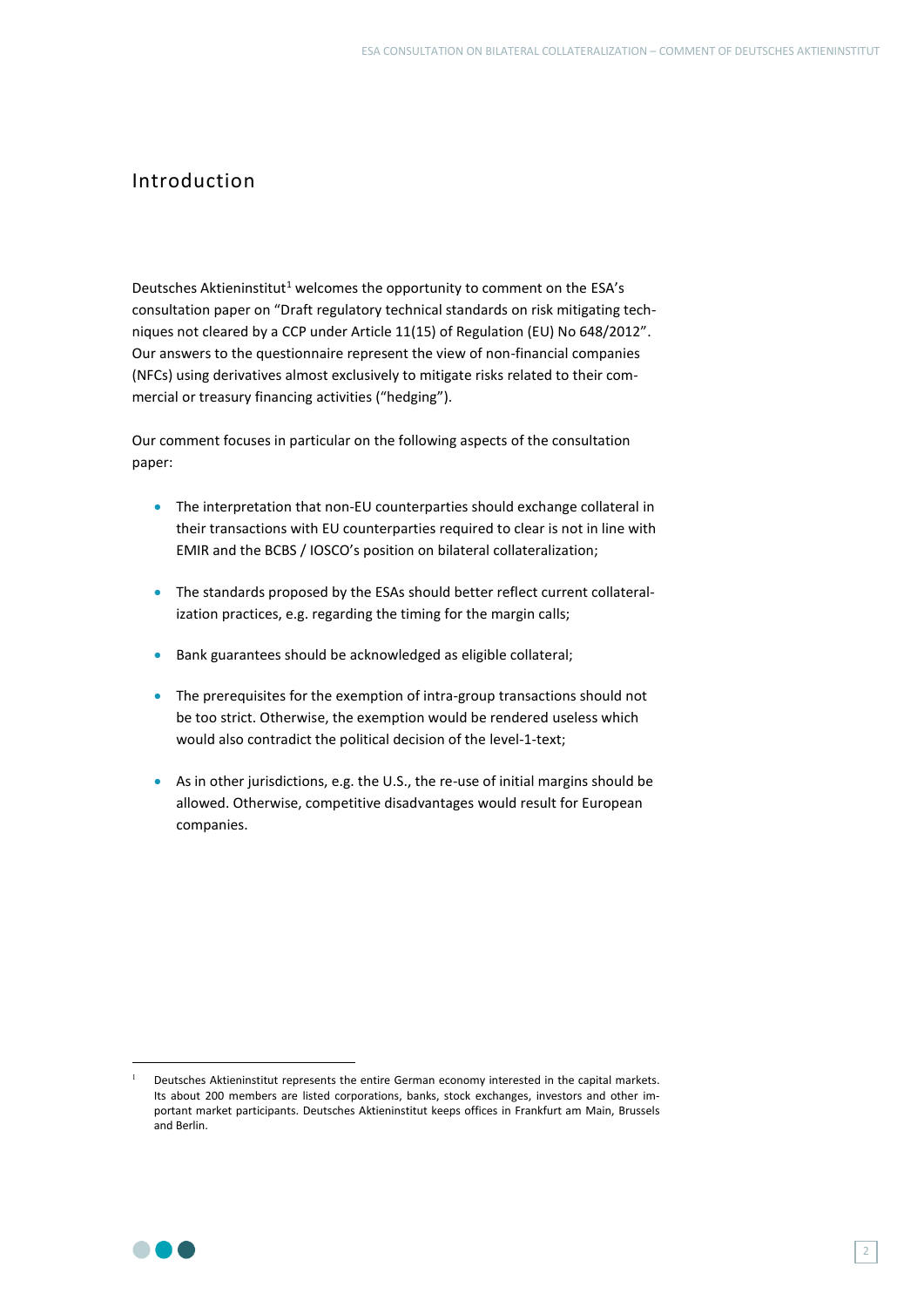# Our answers in detail

*Q 1: What costs will the proposed collateral requirements create for small or medium-sized entities, particular types of counterparties and particular jurisdictions? Is it possible to quantify these costs? How could the costs be reduced without compromising the objective of sound risk management and keeping the proposal aligned with international standards?* 

On p. 7 it is stated that "The RTS impose an obligation on EU entities to collect margin in accordance with the prescribed procedures, regardless of whether they are facing EU or non-EU entities. EU entities would have to collect margin from all third-country entities, unless explicitly exempted by the EMIR or under the EUR 8 billion threshold, even from those that would be classified as non-financial entities below the threshold if they were established in the EU."

The ESAs should be aware that many NFCs – large, but also small or medium-sized – are doing business via subsidiaries in non-EU-countries. Although the group-wide derivative risk management of most non-financial companies is centralized in a specialized entity or on the level of the headquarters, non-EU subsidiaries often conclude derivatives with banks on their own (e.g. due to currency or exchange controls or due to being located in different time zones). Even if derivatives are not concluded with a bank located in the EU, it is often a branch of an EU-bank that is located in the same country like the non-EU subsidiary.

The above mentioned statement could be read as that these non-EU entities would be required to exchange collateral in their derivative transactions with EU banks – although they are part of a group which is – as NFC- – exempted from the requirement for bilateral collateralization (see Art. 2 GEN para. 4 lit. b). This statement also contradicts the aim of BCBS / IOSCO set forth in the paper "Margin requirements for non-centrally cleared derivatives" according to which the requirements should not apply to those transactions exempted from the clearing mandate. Last, not least, it is not consistent to use a "world principle" (i.e. global derivatives business) to assess EMIR clearing requirements, and then to ignore a resulting exemption by demanding collateralization from some of the very entities declared to be within those EMIR limits.

*Therefore, the ESAs should clarify that the obligation to exchange collateral should also not relate to transactions between EU-banks and non-EU entities/subsidiaries which would generally be classified as NFC- under EMIR.* 

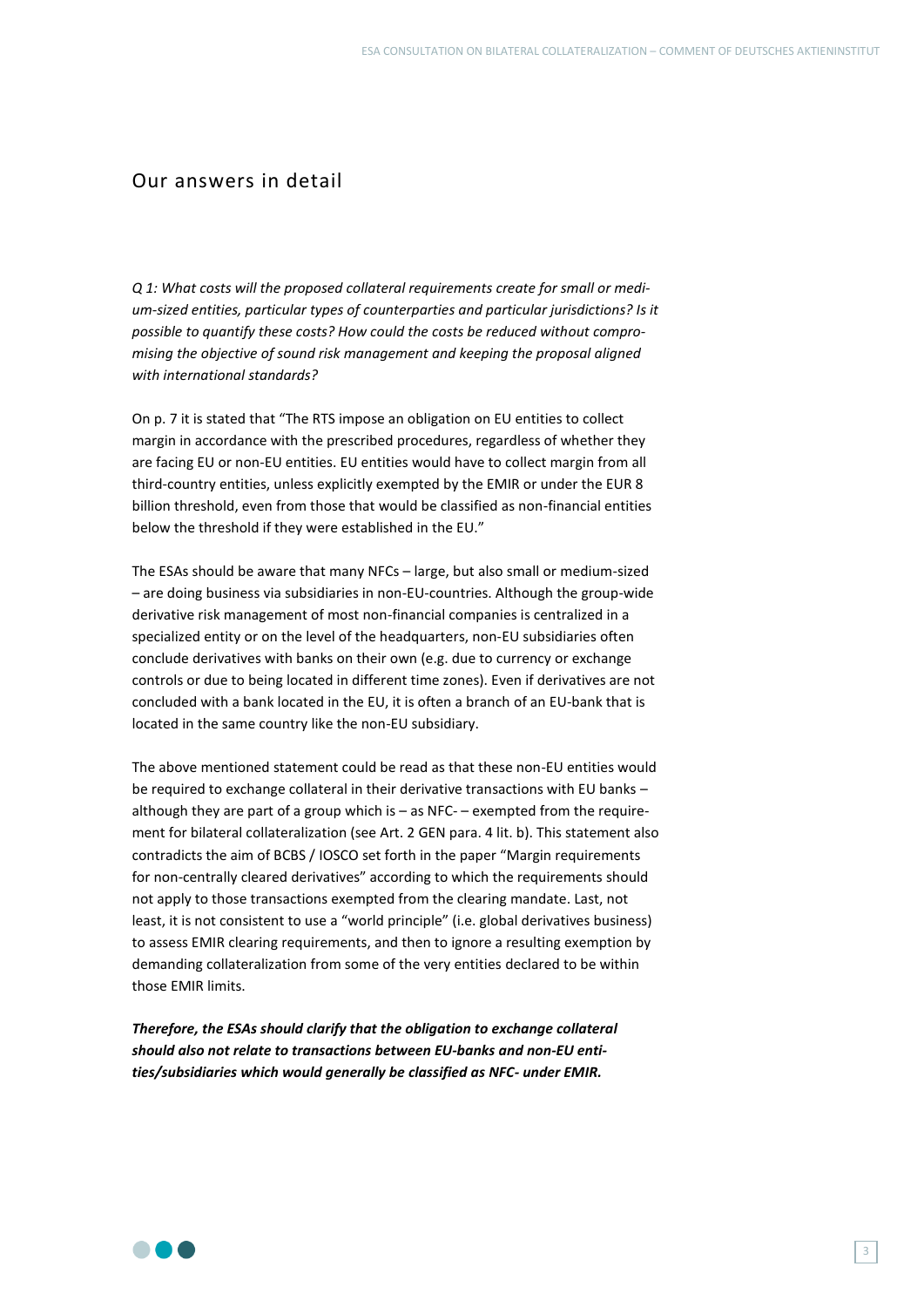*Q 2: Are there particular aspects, for instance of an operational nature, that are not addressed in an appropriate manner? If so, please provide the rationale for the concerns and potential solutions.* 

From a non-financial company's perspective the standards are relevant for two reasons. Firstly, the standards are of course important for those non-financial companies exceeding the clearing thresholds and becoming therefore obliged to collateralize non-centrally cleared derivative transactions (NFCs+). Secondly, although not obliged to clear/to exchange collateral, some NFC- voluntarily collateralize at least parts of their derivative exposure for risk management purposes. It is very likely that future market practice on bilateral collateralization will strongly refer to the standards adopted by the ESAs. For these reasons it is very important that the standards adequately reflect common practice of NFCs.

Against this background ESAs should address the following aspects in an appropriate manner:

*Art. 1 VM para.1 / Art. 1 EIM para. 3:* 

According to this provision counterparties are required to comply with their initial / variation margin obligations one day (!) after the execution of the contract. This time span is very ambitious, contradicts current market practice and should be expanded to at least up to one week after receiving the respective margin call / the entering into the contract.

## *Art. 1 VM para. 1:*

The daily transfer of collateral is not justified from an economic point of view and would pose a high administrative burden for NFCs (e.g. the bilateral reconciliation of the market value between the counterparties takes much more time as market value deviations are rather normal than an exception). A weekly reconciliation and exchange of variation margins would better take into account that corporate´s personal resources in their risk management are restricted. An extension of the time period to one week would also be in line with the BCBS / IOSCO proposal (para. 2.1, p.9), which provides that parties "must exchange […] the full amount of variation margin […] on a regular basis (e.g. daily)." Of course, collateral should be exchanged regularly; the daily frequency mentioned by BCBS / IOSCO is only an example, but not an obligation.

## *Art. 6 MRM para. 2:*

To require counterparties to have processes in place to verify at least annually the legal enforceability of netting agreements would overstretch capacities of nonfinancial companies. In a cross-border context this analysis would be too burden-

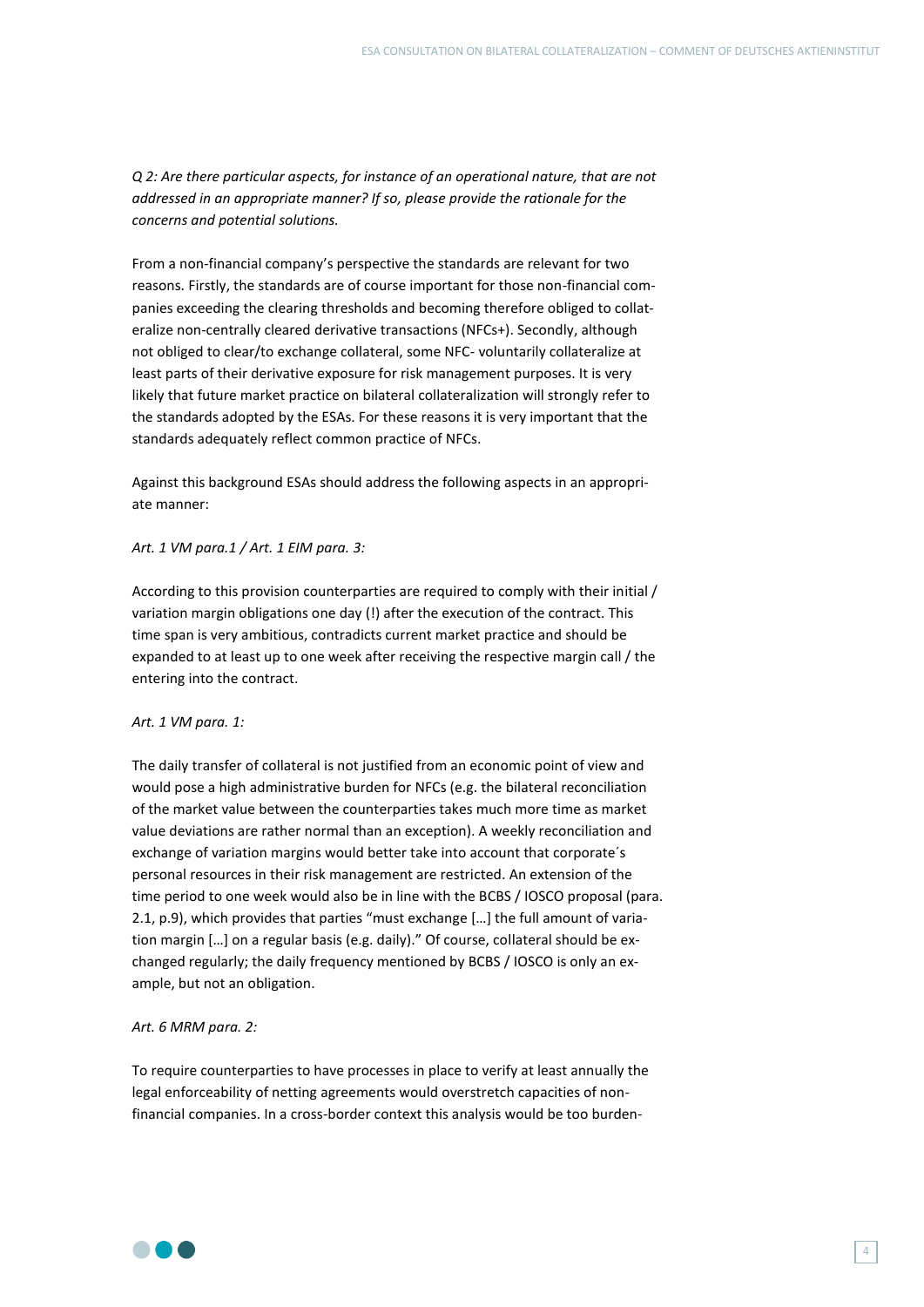some due to huge differences in the respective insolvency laws, in practice resulting in significant costs from external legal opinions. Therefore, this requirement should be abandoned.

## *Art. 1 LEC:*

The list of eligible collateral does not include bank guarantees. This is not in line with the collateral eligible for the clearing process under Art. 41 para. 1 EMIR, which explicitly states that for NFCs a CCP may accept bank guarantees. To accept bank guarantees as collateral under the regime of bilateral collateralization would be consistent with the clearing requirements. It would also better reflect the different nature of NFCs' balance sheets. Liquidity provided by NFCs will no longer be available for operative purposes (i.e. investments in growth and employment) and unlike FCs, they do not have access to central bank liquidity. As a result, the amount of available collateral in the form of liquid assets is very limited. Bank guarantees in fact work as a substitute for this natural shortage.

#### *Art. 1 IGT para. 5:*

After exceeding the clearing thresholds NFCs are forced to clear all relevant contracts within four months (Art. 10 para. 1 lit. c). The clearing obligation also triggers the obligation of bilateral collateralization for non-clearable derivatives.

The implementation of the necessary compliance procedures to fulfil the clearing / collateral obligation will take time. This will be aggravated by the fact that intragroup transactions are to be cleared / collateralized if supervisory authorities object to the request of NFCs to use the exemption foreseen in EMIR. As the competent authorities must inform the company within 3 months of their intention to reject the notification, there would be only one month left for the company to implement the respective processes for the collateral requirements after becoming NFC+. This is a very short time span. Therefore, in case supervisory authorities object the notification for the intra-group exemption NFCs should be granted additional four months (i.e. after the objection) to implement the respective processes. Until the supervisory authority decides upon the exemption, the corporate should assume that intra-group transactions do not need to be collateralized.

## *Art. 3 IGT para. 1:*

The proposed definition of "practical or legal impediment", relevant for the intragroup exemption, is not feasible. For reasons of legal certainty the criteria should focus on aspects which reasonably can be assessed by companies. The exemption would be rendered useless if restrictions stemming from insolvency of the counterparty would have to be anticipated, which is impossible. As a matter of fact, any company / counterparty may become insolvent with a small, but certain likelihood.

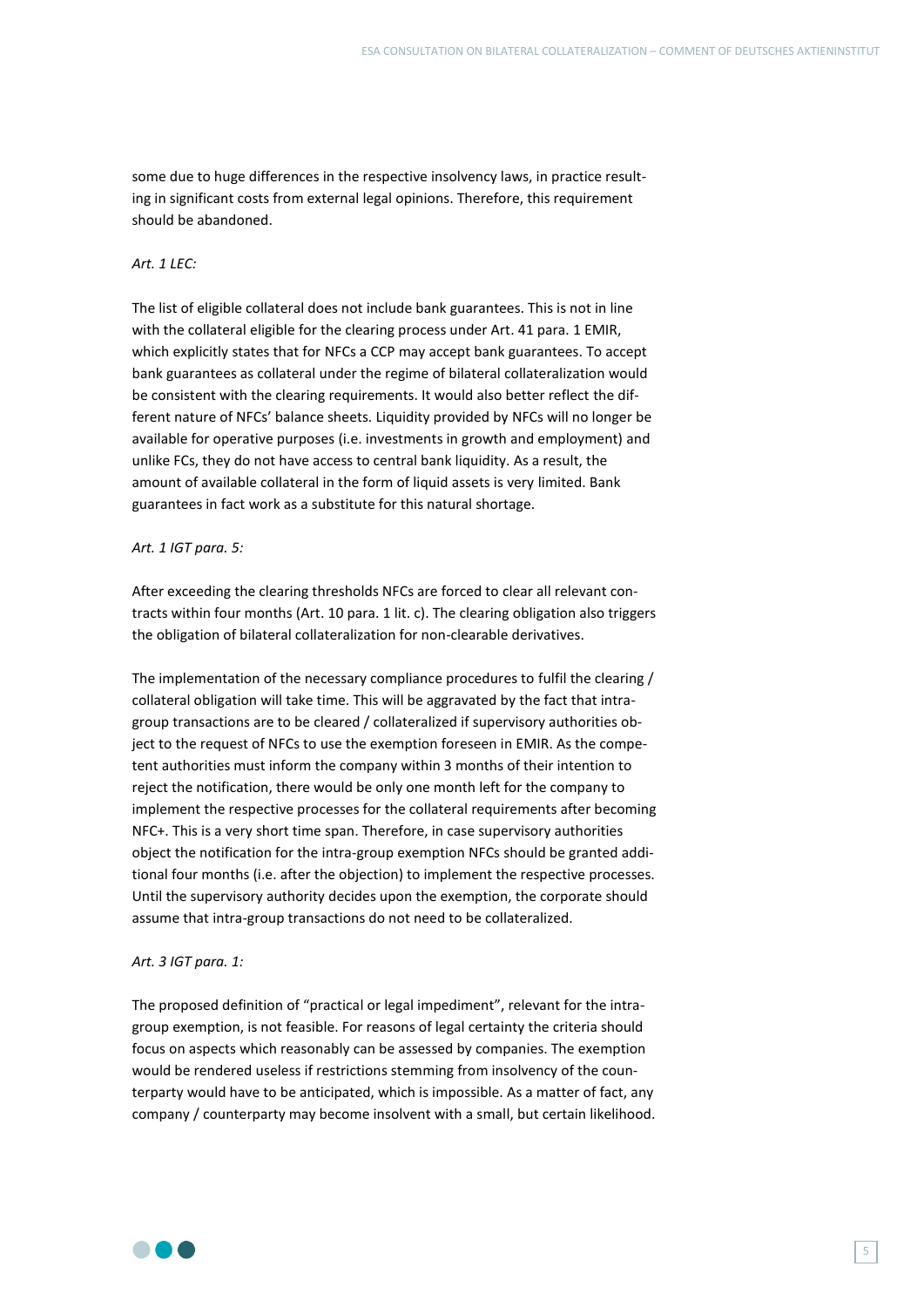The same holds true with regard to practical impediments and especially the term that "sufficient assets […] are or may be freely available […]". It is unclear, how the company should deal with the requirement, that sufficient assets may be available. It is only possible to assess the current situation, i.e. assets are at present available or not. Overall, ESAs should restrict the requirements for the intra-group exemption to aspects which could be objectively applied by companies.

In general, as intra-group transactions do not create any additional risk at group level – the losses and gains of the intra-group counterparties are compensating each other – ESAs should exempt intra-group transactions from the initial margining requirements. This being said, almost always the internal companies do not have sufficient cash reserves to post collateral, i.e. would need a loan from the counterparty that receives the collateral. This as a matter of fact would contradict the idea of mitigating credit risk.

## *Annex IV – Art. 1 SMI:*

The proposed add-on factor for the initial margin calculation regarding foreign exchange and commodities appears to be rather high. Many large corporates have only low netting potentials as they most likely are "long currency" (sale of products in foreign countries). The netting effects and thus the liquidity impact on initial margin requirements would be unjustifiable high.

The same holds true for commodity derivatives, with an even higher add-on factor (15%). Commodity Derivatives are most likely used to hedge price risk from the purchase of materials leaving corporates with low to even no netting potential. This at least holds true for manufacturing companies.

*Q 5: How would the introduction of concentration limits impact the management of collateral (please provide if possible quantitative information)? Are there arguments for exempting specific securities from concentration limits and how could negative effects be mitigated? What are the pros and cons of exempting securities issued by the governments or central banks of the same jurisdiction? Should proportionality requirements be introduced, if yes, how should these be calibrated to prevent liquidation issues under stressed market conditions?* 

Explicit concentration limits strongly restrict the possible collateral universe and should not be imposed as the requirements on initial and variation margins set forth in the standards are already very strict. It would be better to follow a more flexible approach and to leave it to the discretion of the market participants to avoid concentration risks. This should be part of the risk management strategy which could be monitored by the supervisory authorities or the external auditor.

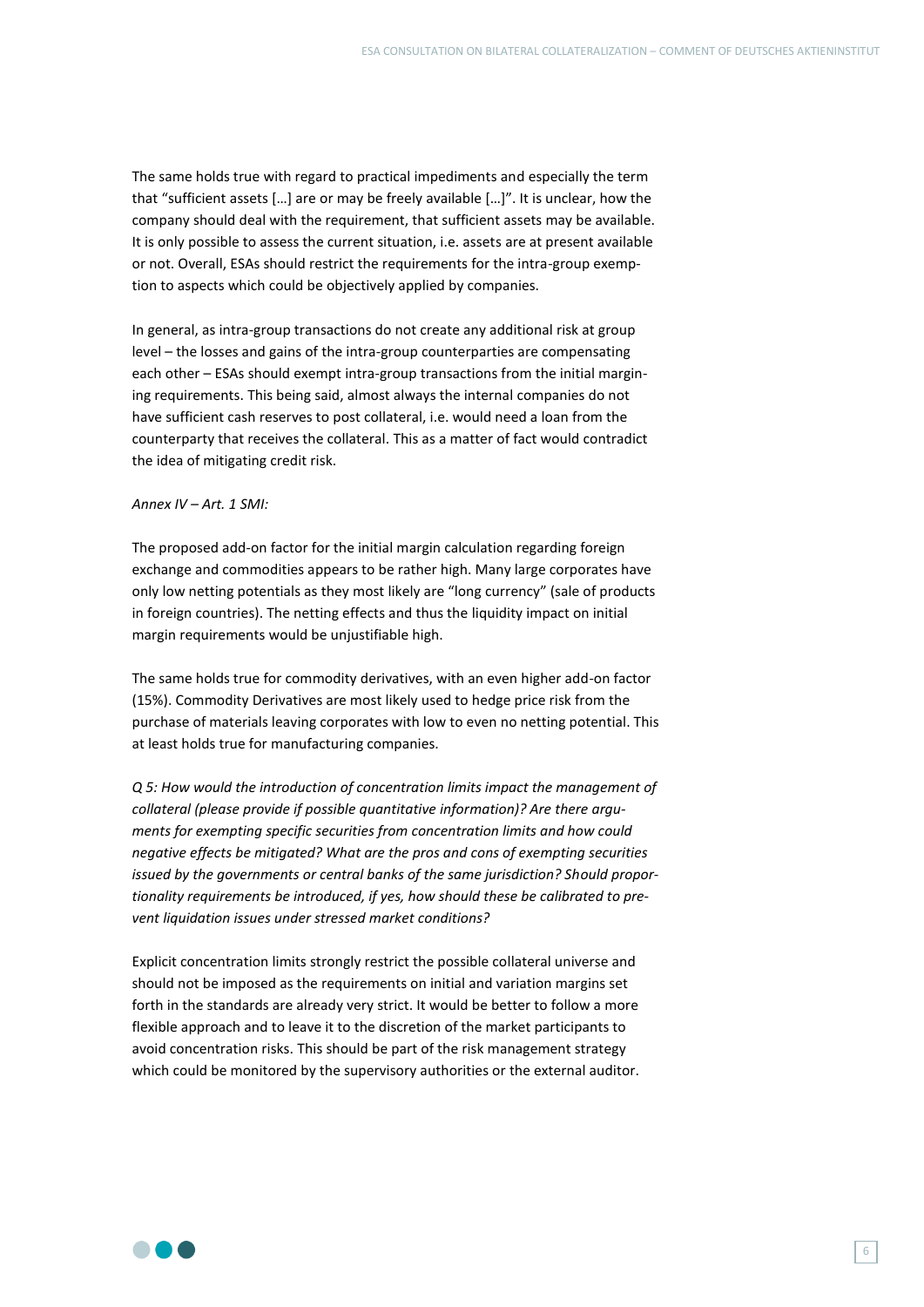*Q 6: How will market participants be able to ensure the fulfilment of all the conditions for the re-use of initial margins as required in the BCBS-IOSCO framework? Can the respondents identify which companies in the EU would require re-use or rehypothecation of collateral as an essential component of their business models?*

Segregation and prohibition to re-use initial margins is highly problematic as rating agencies will assess the liquidity received from the other counterparty as "restricted" whereas posted collateral will negatively impact the company´s net financial position. Therefore, the liquidity position of the firm will deteriorate and cash needed for investments is tied on segregated accounts. Overall, collateral segregation will decrease the creditworthiness of the company from a rating perspective, although it is the aim of collateralization to reduce counterparty risk. Therefore, reuse of initial margins should be permitted, which is e.g. possible under the U.S. regime for bilateral collateralization. Otherwise, a stricter initial margin regime would create a competitive disadvantage for European companies.